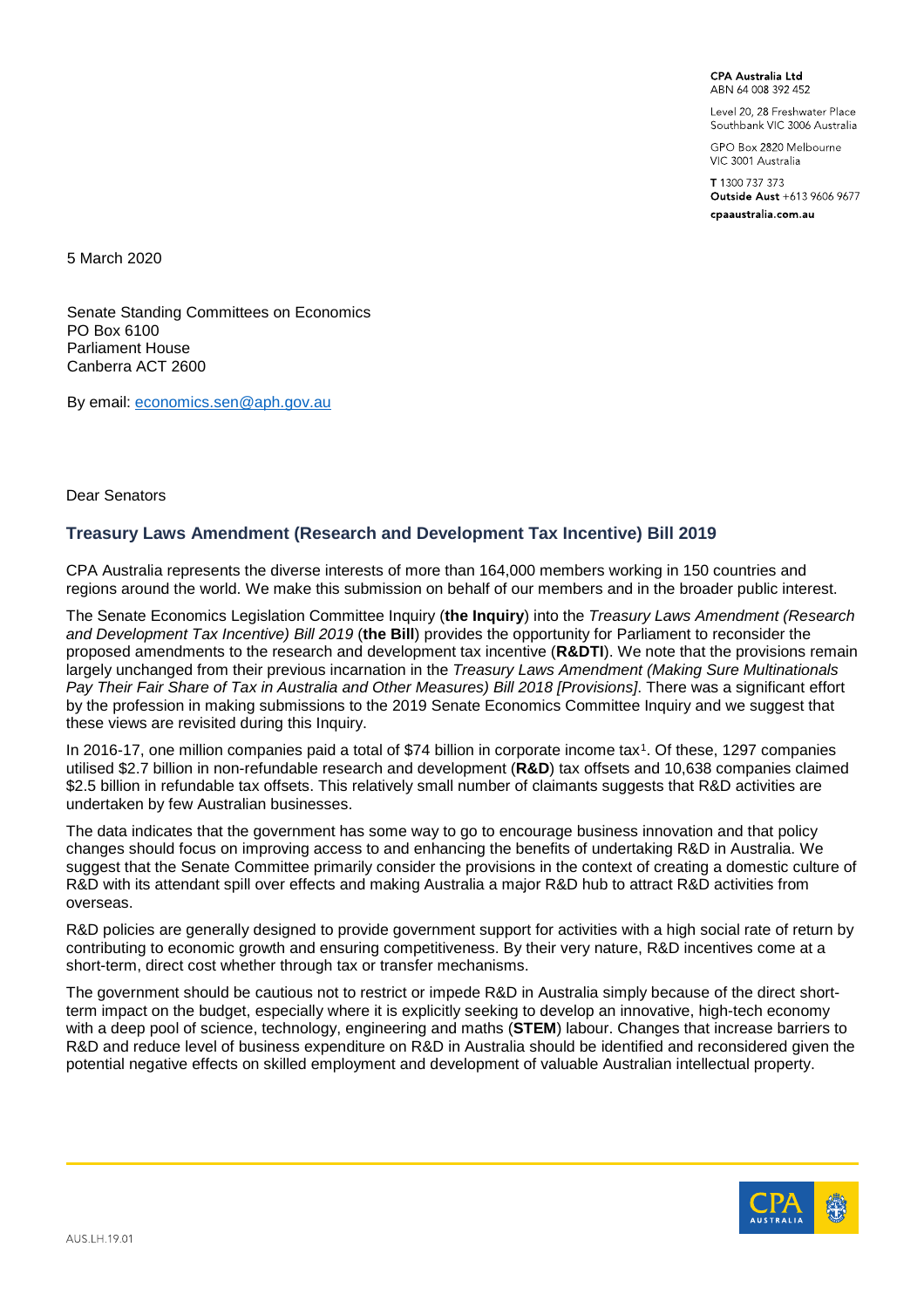It is our view that:

- the Bill constrains and complicates the R&D investment landscape and innovation ecosystem by further limiting access to funds through R&D tax incentives for smaller businesses while either reducing or removing access to the R&DTI for key large Australian businesses and industries via the proposed intensity test
- the \$4 million cap on refundable tax offsets inhibits R&D expenditure and may jeopardise the viability of early stage ventures
- the exemption from the \$4 million cap for clinical trials could be seen as discriminatory and does not acknowledge value in other R&D activities
- the revised proposed intensity threshold tiers and benefits do not address the recommendations of the Senate Economics Legislation Committee on the 2018 Bill to 'better target' or 'refocus' the R&DTI and may continue to lead to unintended consequences such as the exclusion of many significant Australian industries
- the additional complexity imposed by the feedstock adjustments and clawback amounts increases compliance costs and uncertainty
- the estimated additional \$[2](#page-13-1)6.3 million annual cost of compliance<sup>2</sup> is reflective of provisions that make the R&DTI more expensive to access for a reduced number of eligible recipients
- the administration of the R&DTI by the Department of Industry, Innovation and Science (**AusIndustry**) and the Australian Taxation Office (**ATO**) has ongoing challenges that may be exacerbated, rather than rectified, by the proposed increase in powers, and
- the publication of R&DTI claimant details sets an unnecessary precedent for all recipients of government expenditures and does not achieve its stated purpose to facilitate information transfer between agencies.

We recommend that:

- the Bill not proceed given the potential negative economic consequences resulting from a reduction in R&D activities, the current inability to properly assess the net benefit of the R&DTI due to incomplete modelling and the seemingly discriminatory nature of the intensity threshold which impacts certain industries and business structures significantly more than others
- issues around software R&D are addressed by amending definitions in line with the Review of the R&DTI[3](#page-13-2) by the Australian Small Business and Family Enterprise Ombudsman (**ASBFEO**) and 2015 update to the OECD Frascati Manual[4](#page-13-3)
- AusIndustry and the ATO are provided with greater resources to ensure that the existing provisions are administered properly and to better use their available powers to deal with non-compliance, and
- the details of R&DTI recipients are not published given the commercially sensitive nature of R&D and the precedent set by making information on recipients of government expenditures publicly available.

If the Bill does proceed, we suggest that:

- the \$20 million threshold be increased to \$50 million to align with the company tax base rate entity threshold, instant-asset write off threshold and *Corporations Act* definition of small proprietary company
- the \$4 million cap on refundable tax offsets be reconsidered due to its importance in assisting cashflow, especially for start-ups
- the clawback and feedstock rules be simplified to reduce complexity and compliance burden
- the definition of 'total expenses' uses the total of subsection 355 100(1) amounts and amounts that are deductible for an income year instead of 'expenses' in subsection 355-115(2), and is refined to remove the effects of capital, financing and other non-operating expenses, and
- the transparency provisions are removed.

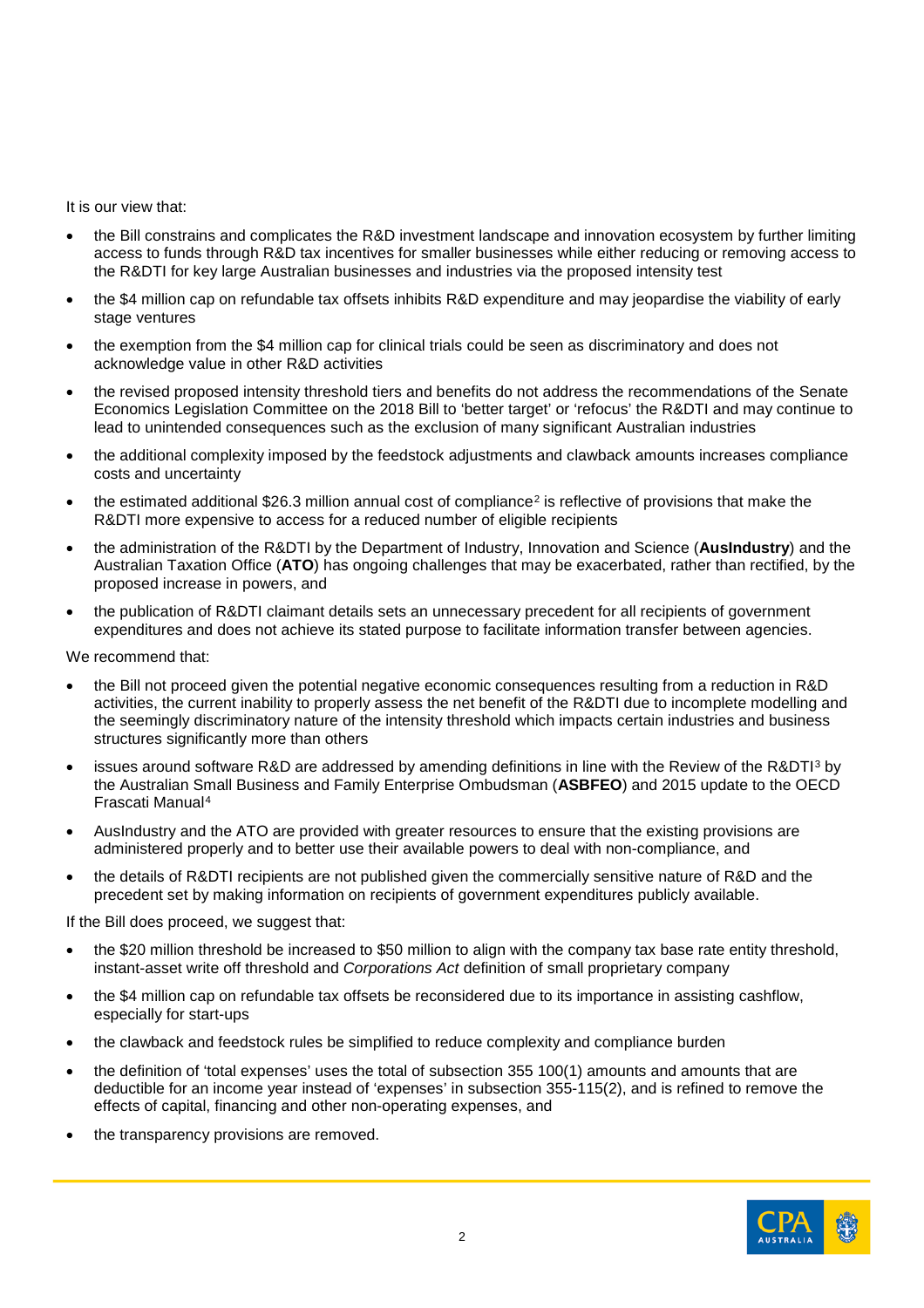Detailed comments are included in the Attachment. If you have any queries, contact Elinor Kasapidis, Tax Policy Adviser at <u>elinor.kasapidis@cpaaustralia.com.au</u> or 03 9606 9666.

Yours sincerely

Allugrath

**Dr Gary Pflugrath CPA**

**Executive General Manager, Policy and Advocacy CPA Australia**

Encl.

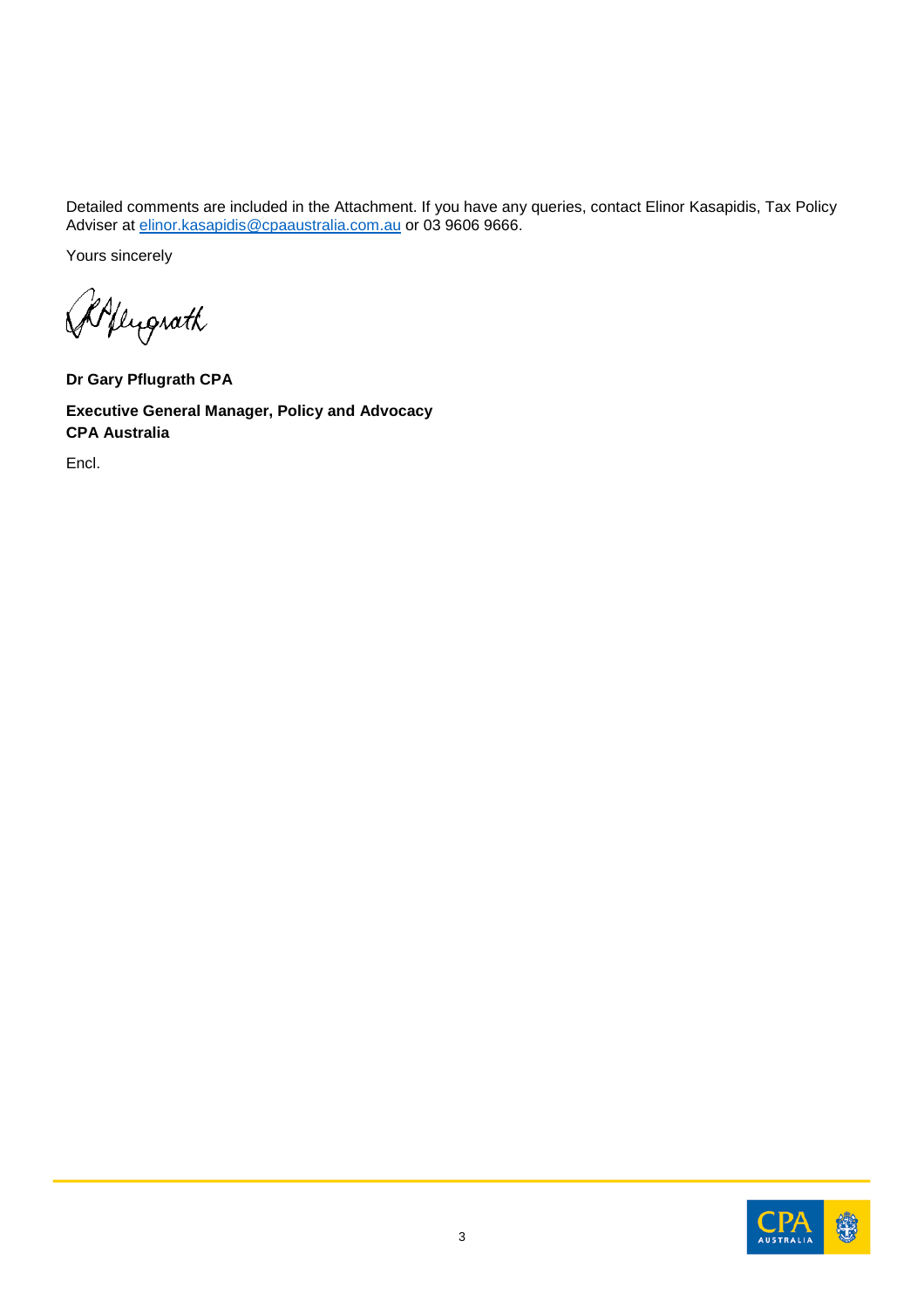# **Attachment**

### *Australia's policy framework needs to be internationally comparable and globally competitive*

Australia's policies to encourage research and development have been considered in multiple reviews and consultations since the current form of the R&DTI was introduced in 2011[5,](#page-13-4)[6,](#page-13-5)[7,](#page-13-6)[8,](#page-13-7)[9](#page-13-8),[10](#page-13-9).

As a percentage of total GDP, Australian government R&D support lags behind the US, UK and Canada but is [a](#page-3-1)head of Japan, Germany and New Zealand<sup>a</sup> (*[Figure 1](#page-3-0)*). Australia is unlike many other OECD member countries in that it provides minimal direct spending on R&D. Government support for R&D is primarily through the R&DTI as Australia provides only 13 cents of direct funding for each dollar of tax support, second lowest to the Netherlands out of the OECD member countries<sup>[b,](#page-3-2)[11](#page-13-10)</sup>.

<span id="page-3-0"></span>



Note: 21 OECD member countries with R&D to GDP of less than 0.1 per cent excluded from chart Source: OECD R&D Tax Incentive Database[, http://oe.cd/rdtax,](http://oe.cd/rdtax) December 2019

-

Australia is in the mid-range of OECD member countries in terms of the implied tax subsidy for R&D. While there appears to be little empirical relationship between corporate tax rates and R&D tax subsidies across jurisdictions (*[Figure 2](#page-4-0)*), we are informed by CPA Australia members that the R&DTI is a mitigating factor against Australia's comparatively very high corporate income tax rates. The OECD data suggests that member jurisdictions with higher tax subsidy rates, as a rule, have lower statutory corporate tax rates than Australia.

When the tax subsidy is compared to GDP, OECD member jurisdictions reflect a steady increase in the average tax subsidy as a percentage of GDP over time. In contrast, despite the large increase in 2012 following the introduction of the current R&DTI policy, Australia tax relief as a percentage of GDP has fallen to below the OECD average (*[Figure 3](#page-4-1)*). This suggests that Australia is now falling behind its OECD counterparts in R&D, a situation further exacerbated by the fact that the R&DTI is the primary Australian policy tool for R&D unlike other jurisdictions which also provide direct funding.

Therefore, changes to the R&DTI need to be carefully designed and modelled prior to implementation given the potential adverse ramifications changes may have on businesses' capacity to undertake future R&D activities and

<span id="page-3-2"></span> $^{\rm b}$  The Review noted that Canada and the Netherlands are most similar to Australia in terms of the ratio of direct funding to tax support. However, Canada's latest OECD statistics show a ratio of direct funding to tax support of 0.35.



<span id="page-3-1"></span>a New Zealand recently modified its R&D tax credit regime to allow for refundability of the tax credit from the 2020-21 income year. New Zealand's new R&D program of 15 per cent is immediately ahead of the current Australian program for almost all companies. Many large businesses will receive almost four times the benefit if the intensity threshold is introduced in Australia. New Zealand may exceed Australia in terms of tax support for business R&D as a percentage of GDP from 2020-21.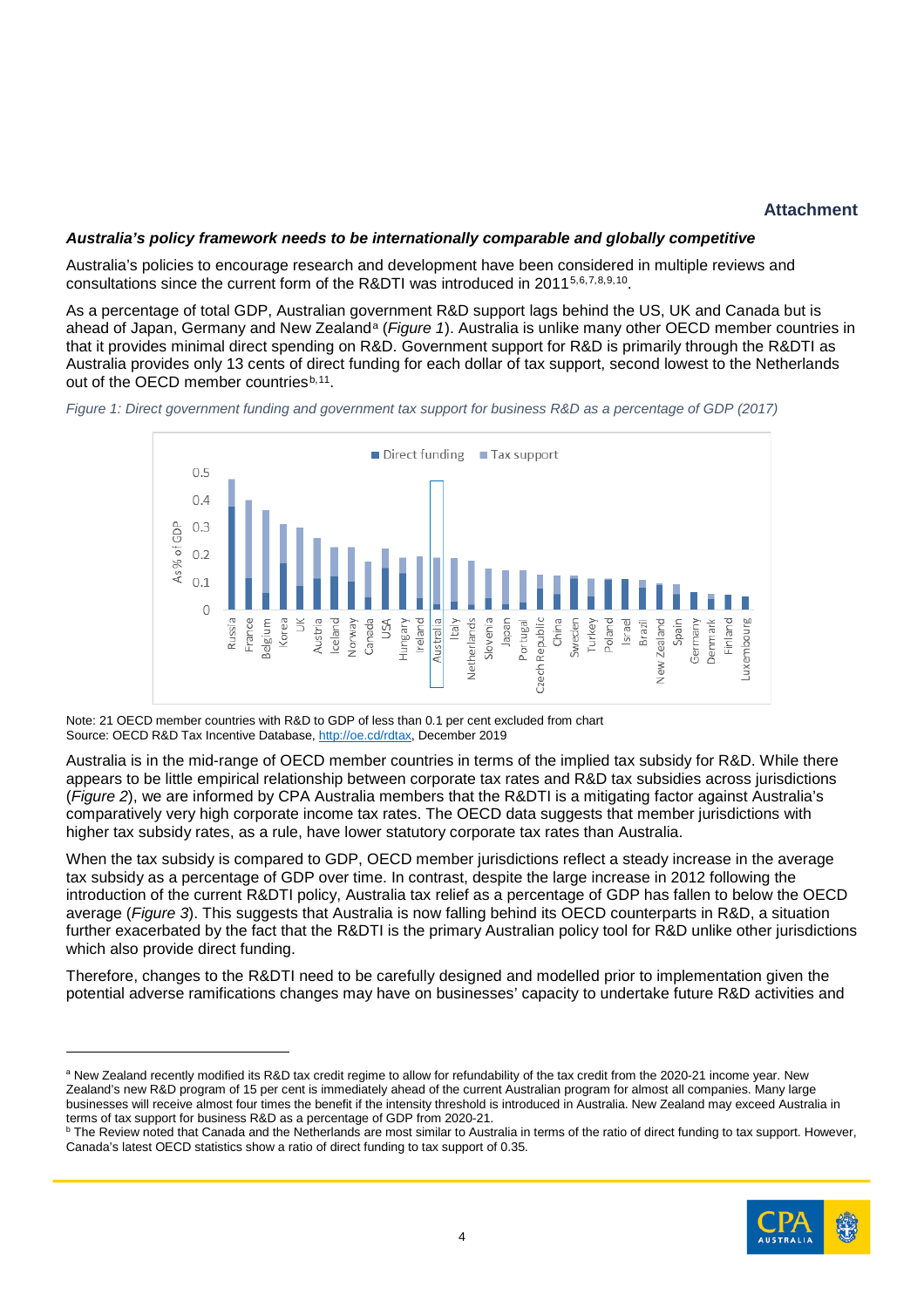on R&D and innovation measures in Australia. This is particularly important at a time when Australia needs to widen its breadth of activities to maintain a strong economy into the future.

<span id="page-4-0"></span>

Source: Implied tax subsidy rates on R&D expenditures and Table II.1. Statutory corporate income tax rate, OECD.Stat, 2019

<span id="page-4-1"></span>*Figure 3: Tax relief for business R&D expenditure as a percentage of GDP (2000-17)*



Source: OECD R&D Tax Incentive Database, http://oe.cd/rdtax, December 2019.

There is a significant amount of research on the effectiveness of R&D tax incentives in other jurisdictions<sup>[12,](#page-13-11)[13](#page-13-12),[14,](#page-13-13)[15](#page-13-14),16</sup>. While outcomes are mixed and dependent on the methodology and available data, there are generally demonstrable positive effects from government R&D policies. As noted in ISA's February 2020 Report *Stimulating Business Investment in Innovation[17](#page-13-16)*, large and small firms that invest in innovation outperform firms that do not. Analysis of additionality effects from the Australian R&DTI is limited with only a January 2016 Working Paper from Swinburne University identified<sup>18</sup>. Using a difference-on-difference approach, this study found a 13.6 per cent increase in R&D spending in the sample of firms following the introduction of the R&DTI in 2011. This equates to approximately an additional \$1.90 on R&D by Australian firms for every dollar of tax revenue foregone, one of the highest returns found in world-wide studies. This indicates that concerns about the R&DTI crowding out private funding of R&D are yet to be proven and that both large and small businesses benefit from the R&DTI.

Due to the global mobility of R&D activities, R&DTI policy adjustments may make Australia uncompetitive internationally and lead to increased outsourcing and offshoring. In addition to reducing economic opportunities, changes, incentive reductions or complexity may compromise government policies to enhance employment opportunities for STEM graduates and to develop a knowledge-intensive workforce.

### *The value of R&DTI claims is relatively stable*

Current government policy is to encourage R&D primarily through the R&DTI, against the backdrop of a lack of accessible grants and other transfer mechanisms available to a wide range of Australian businesses. The R&DTI broadly represents total federal government investment in R&D.

The use of non-refundable tax offsets is, as expected, skewed towards large taxable companies while loss-making, micro and small companies receive most of the refundable tax offsets. A further \$4.3 billion in non-refundable R&D tax offsets were carried forward to 2017-18. (*[Figure 4](#page-5-0)*)

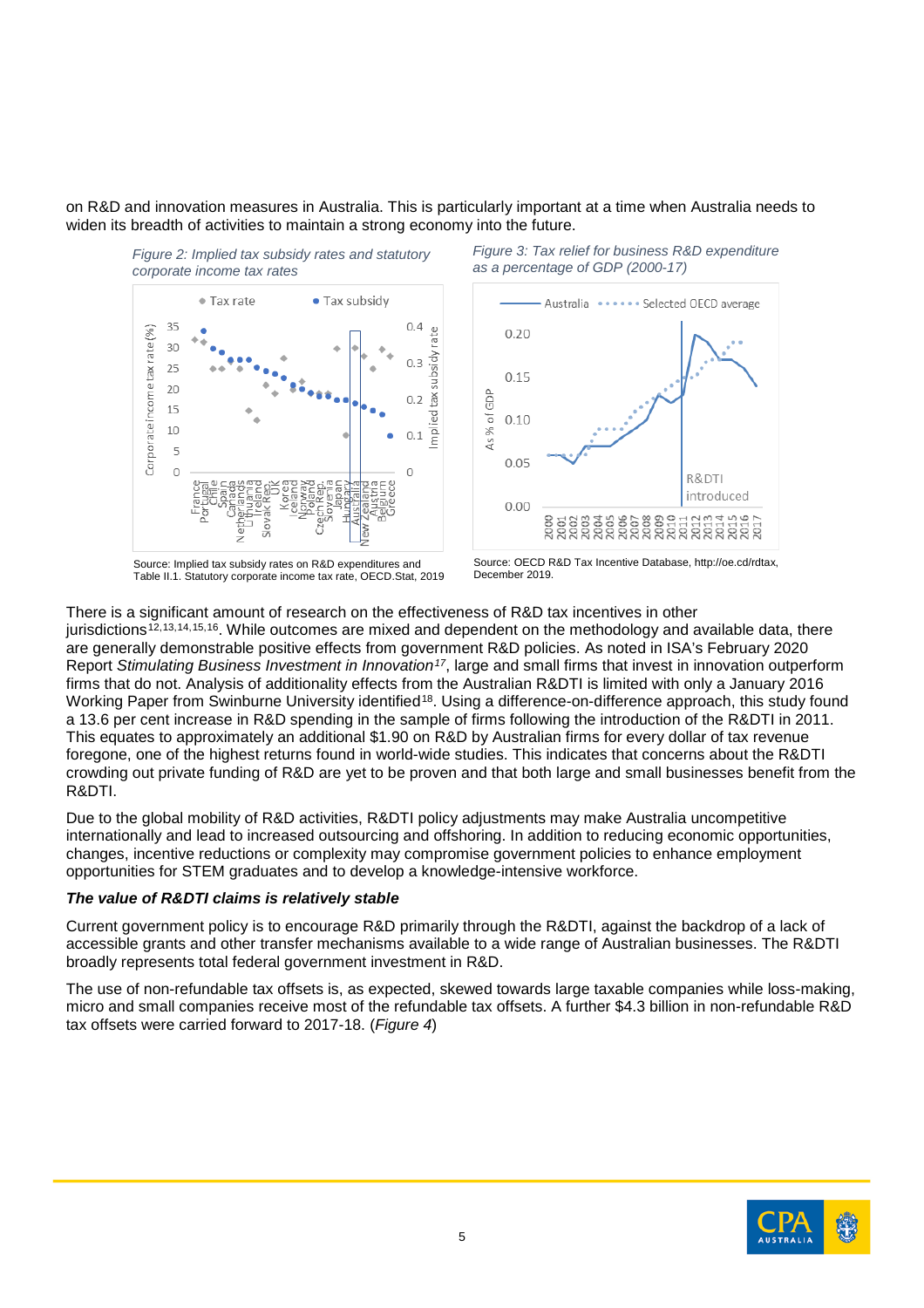

#### <span id="page-5-0"></span>*Figure 4: R&D tax offsets by company turnover and taxable status 2016-17*

Source: Company Table 6A, 2016-17 Taxation Statistics, data.gov.au, 2019

Taxation statistics show the value of non-refundable R&D tax offsets utilised has been decreasing (*[Figure 6](#page-5-1)*) while the total value of refundable R&D tax offset claims has remained relatively stable and the number of claimants has increased (*[Figure 7](#page-5-2)*). Given fiscal affordability and R&DTI integrity are the key policy drivers behind the proposed changes, these decreases counteract the modelled fiscal savings and diminish the integrity arguments underpinning the Bill.

<span id="page-5-2"></span><span id="page-5-1"></span>

# *R&DTI modelling needs to consider timing and benefits, not just revenue forgone*

As long as Australian government policy continues to almost entirely incentivise innovation and R&D through tax incentives, then analysis of the revenue forgone from the R&DTI needs to be balanced against the fact that there is almost no other federal funding or incentives available for R&D activities. Australia's policy approach is unlike other jurisdictions, especially for investment in technical digital driven innovation, as noted by the  $ISA^{19}$ . The reasoning for a R&DTI, as opposed to transfer payments, is that the private sector can make more informed and efficient choices about the allocation of R&D expenditure than government programs, resulting in smaller deadweight losses and improved outcomes.

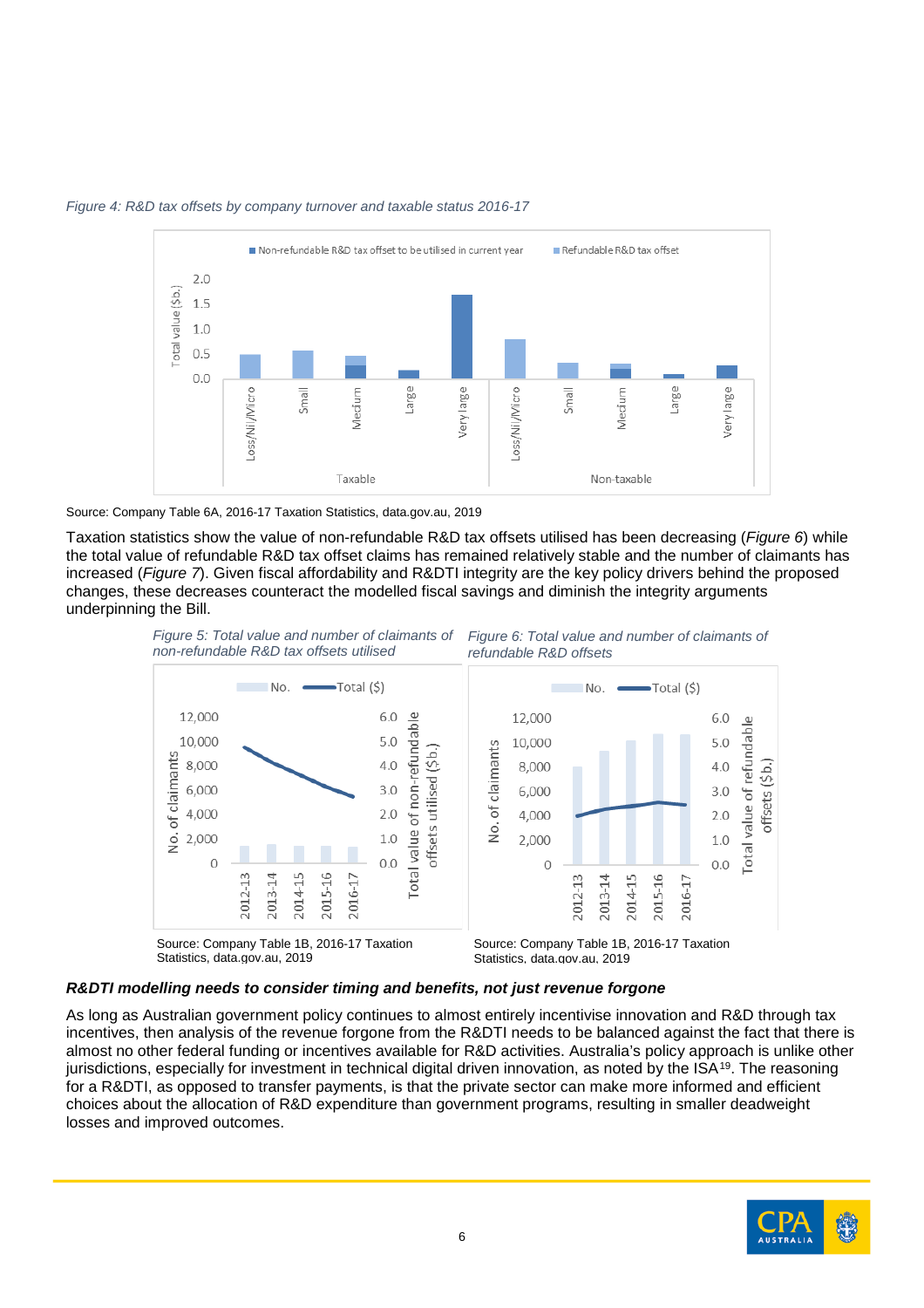The ongoing debate about the 'cost' of the R&DTI and the premise that the Bill is needed to contain the cost of the R&DTI means that detailed cost-benefit modelling which includes future benefits and indirect effects is required. Revenue modelling should also incorporate flow-on effects such as income tax on R&DTI-related employment and future profits, GDP created by additionality and spill over effects, the tax on royalties from or capital gains tax on disposal of intangible assets, and productivity gains.

Limitations of the revenue forgone method currently utilised by Treasury to estimate the annual program cost have been highlighted in submissions to previous reviews. Suggested improvements to enhance the estimation of the R&DTI program include<sup>20</sup>:

- addressing the double-counting of the refundable R&D tax offset relating to cash payments and removing costs based on the premise that received refunds are not taxable income, whilst usually a grant would be, in the existing revenue forgone method
- including dividend imputation impacts in the revenue forgone modelling
- using the revenue gain method for modelling the budget cost of the refundable and non-refundable R&D tax offsets which will include behavioural, additionality and spill-over effects
- re-calculate costs and benefit:cost ratios based on the premise that the R&DTI is akin to a non-interestbearing loan with permanent benefits where costs are recouped by Government
- re-calculate benefits and benefit:cost ratios based upon additionality rates and spill-over rates of return from quantitative ABS data, and average spill over rates from existing literature, and
- inclusion of international competitiveness as a variable in models, given the ability of R&D to move across borders resulting in economic and social benefits accruing to other jurisdictions.

Further, to maintain support for Australian R&D, there should be no net gain to the revenue from the proposed changes. Savings from improved targeting should be redistributed to alternative recipients or activities to improve the efficacy of the R&DTI and enhance innovation investment. The estimated \$1.8 billion revenue gain is, in effect, a redu[c](#page-6-0)tion in government funding for R&D over the forward estimates $\epsilon$  and it is difficult for the proposed changes not to be perceived as a cost-saving measure.

### *The previous Committee's recommendations should be considered*

In the previous Parliament, the Senate Economics Legislation Committee considered 75 submissions and held three public hearings on the 2018 Bill and recommended in its February 2019 report $21$  that:

- [the bill] would benefit from some finessing to ensure that R&D entities that have already made investment commitments are not impeded unintentionally (paragraph 2.101)
- the intensity measure should be re-examined in order to ensure that Australian businesses are not unfairly disadvantaged (paragraph 2.103)
- the bill should not proceed until there is further consideration of the R&D tax incentive measures (paragraph 2.110).

The findings of the Senate Committee have not been addressed in the reintroduced Bill. The proposed new Bill does not reconsider the R&DTI in the context of integrity, additionality and fiscal affordability. It also has not reformulated the intensity measure to ensure that Australian businesses are not unfairly disadvantaged. We suggest that the Bill should incentivise and encourage all forms of R&D on an industry-agnostic basis in Australia. The R&DTI is increasingly uncompetitive against foreign regimes and a key concern raised in submissions to the previous inquiry was the contrast between cuts to the Australian R&DTI while there is increasing availability of more attractive incentives in other jurisdictions, including New Zealand.

Of the changes, the reduction in the number of tiers from four to three is not supported by CPA Australia members. Industry modelling indicates that most claimants will be worse off under the revised offset intensity premiums.

<span id="page-6-0"></span><sup>&</sup>lt;sup>c</sup> We note that the revenue estimates do not factor in loss of revenue through the flow-on effects noted above or erosion of Australian-based R&D due to increased off-shoring.

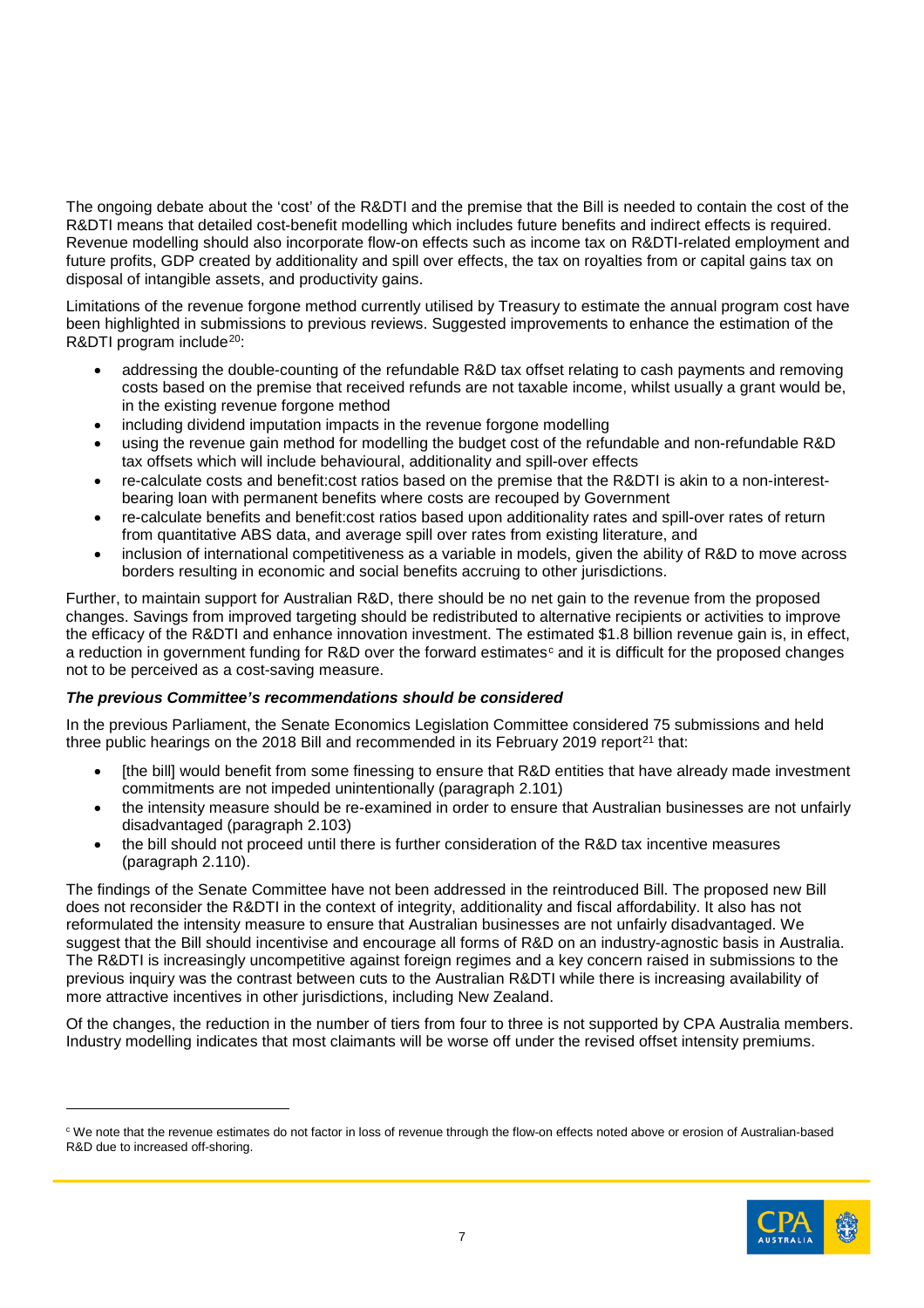### *The R&DTI should be independent of the corporate tax rate*

When developing the R&DTI policy, the policy position articulated in the Powering Ideas report<sup>[22](#page-13-21)</sup> argued that one of the reasons that the tax credit would induce more R&D was because it would increase certainty by uncoupling the level of R&D support from the corporate tax rate. At the time, the value of the pre-R&DTI tax concession had been eroded due to decreases in the corporate tax rate. Therefore, companies were getting less benefit for the same level of R&D expenditure, so the change to an offset was to maintain benefit levels and stop any further R&D benefit erosion that could occur. This position was confirmed in the *Tax Laws Amendment (Research and Development) Bill 2010[23.](#page-13-22)* We note that the Review did not recommend a recoupling of the R&DTI to the corporate tax rate and in fact noted that, the lower the corporate tax rate, the greater the net benefit of the program[24.](#page-13-23)

Paragraph 1.6 of the Explanatory Memorandum to the Bill states that '*as the corporate tax rate has been lowered from 30 per cent for some taxpayers, the value of the incentive component of the R&D tax offsets has increased for these entities'.* However, in its summaries of the Review and the new law, no further explanation is given as to why the enhanced value of the R&DTI for some entities necessitates recoupling the R&DTI to the corporate tax rate. Arguably, this outcome is the intended result of the R&DTI given the incentive was intentionally designed to shield claimants from changes in the corporate tax rate in order to provide certainty for R&D investments.

From a competitiveness and international perspective, a single rate for the refundable offset is preferable as certainty is important for investment decisions, particularly for international companies. Further evidence should be provided to justify the basis of the policy change, given that there is limited analysis to demonstrate that the reduced company tax rate is a driver of increased R&D investment.

## *Uncertainty and complexity deter R&D investment*

R&D activities are inherently uncertain endeavours and the role of government, amongst other things, is to support businesses manage cashflow or reduce financial risk during early stage innovation. Investments in R&D for both inbound and outbound investing companies are carefully considered due to their high-risk, and factors such as access to the R&DTI are critical in deciding whether to proceed or even to be headquartered in Australia or other jurisdictions. The legislative framework and administrative environment therefore are required to be transparent, consistent, globally competitive and certain in order to enable longer-term commitments to R&D activities and promote and reward local innovation amidst looming productivity challenges and continued falling business expenditure on R&D.

The ongoing reviews and proposed changes at both the political and administrative levels around the R&DTI has led to businesses reconsidering undertaking R&D in Australia or even creating headquarters in Australia and, for those with activities underway, a high level of uncertainty about ongoing access to the R&DTI and concern about retrospective changes, adversely impacting prudent business financial management and forecasting.

The Bill is based on the recommendations arising from the 2016 Review of the R&D Tax Incentive[25](#page-13-24) (**the Review**) however the report itself recognises important factors that are not addressed by these provisions including:

- enhancing the focus on novelty may increase spill overs from the program
- at the intensive margin, large companies tend to spend more on new projects than small and medium enterprises (**SMEs**), which tend to instead scale up existing projects
- SMEs in tax loss were found to have the greatest additionality
- high-potential new entrants, and R&D-intensive companies, tend to attract other sources of government funding, and
- for some large companies the location of their R&D is very flexible and removing support altogether could have a substantial (negative) inducement effect.

Given that many R&D projects take years to undertake, the 1 July 2019 start date is problematic for affected claimants who cannot shift or cease activities. We suggest that active projects be grandfathered, or some form of consideration is given to businesses who are dependent on the R&DTI in its existing form to complete R&D. Alternatively, given the current global economic environment, the proposed measures and intensity model may arguably no longer be sound policy for the future stability, prosperity and growth of Australia's innovation ecosystem.

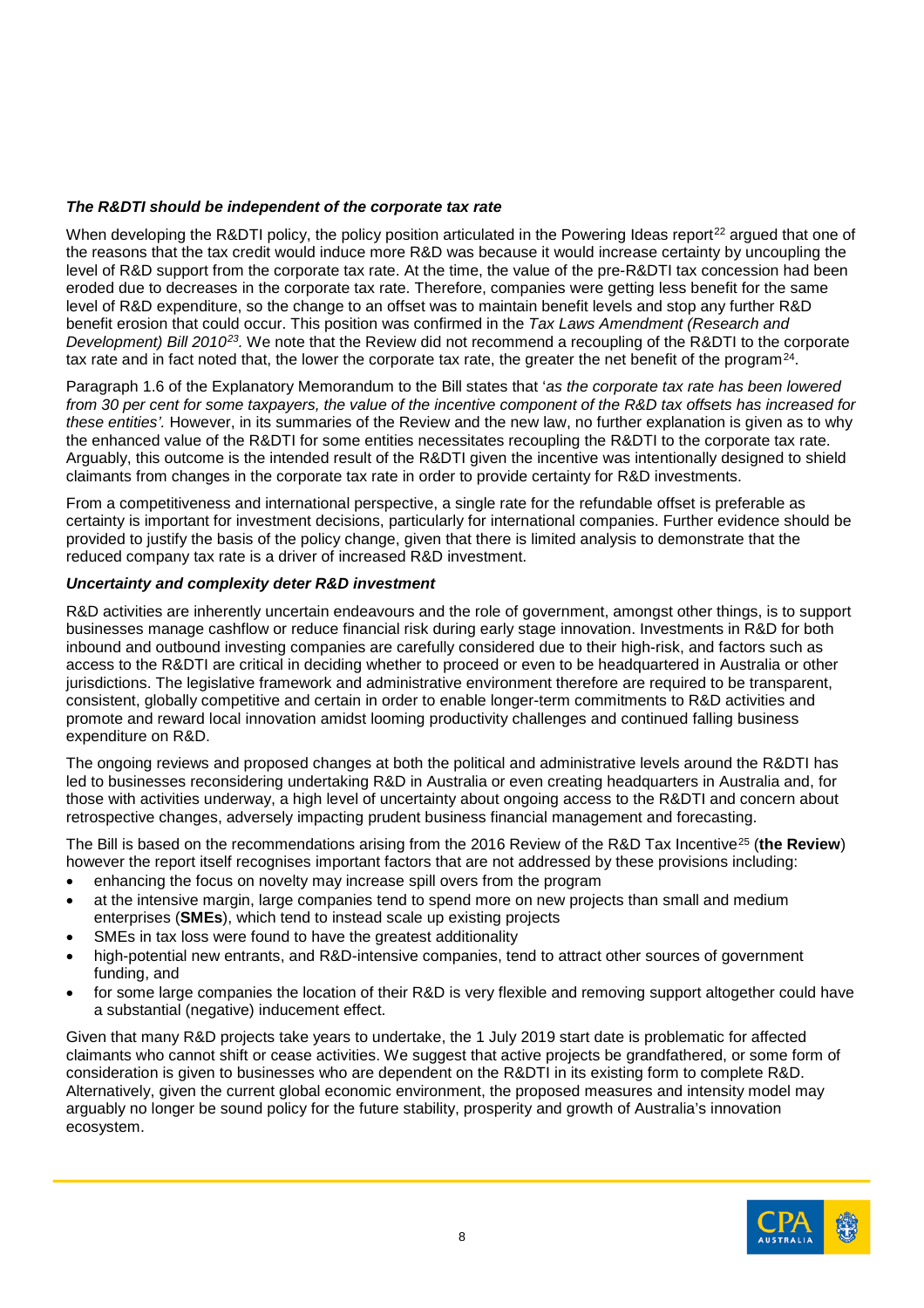We also note that the ongoing tendency of bills to contain retrospective start dates, often back to the date of announcement, is problematic. Taxpayers and their advisors cannot operate based on announcements or exposure drafts but rather the bill as passed by both Houses of Parliament. Backdated changes have a particularly large impact on R&DTI recipients due to the requirement to retrospectively amend tax returns and repay monies. Companies are currently submitting R&DTI claims for the 2019 income year and have already undertaken eight months of their 2020 income year R&D activities. Their expenditures have been based on the existing form of the R&DTI. If the Bill is passed, many claims are likely to require amendment with the impact being particularly damaging for smaller companies receiving refundable offsets to support cashflow. While we recommend that the Bill not proceed in its current form, if it is progressed, we suggest that the start date is changed to 1 July 2020 at the earliest.

The provision of authority to Innovation and Science Australia (**ISA**) to issue determinations has raised concerns amongst our members given the already-identified challenges with the administration of the program. The ASBFEO report identified a series of recommendations for improved behaviour and practices by the regulator, which need to be considered prior to the ISA being provided with the power to make determinations. There is concern that ISA determinations will reflect current, rather than improved practice, and that such increased authority will lead to contentious, incorrect or inconsistent binding advice. We also note that the ATO has a significant amount of resources devoted to their public guidance with ongoing consultation and stakeholder contribution. The ISA will require increased funding to recruit the expertise required to develop and manage such a body of work prior to enabling the Board to issue determinations, given the fundamental concerns of regulator administrator practices as outlined in the ASBFEO report.

## *Unfairly disadvantages business*

The proposed changes may undermine the government's intent to make Australia an R&D-friendly destination. It is difficult to determine the combined effect of the Bill's multiple changes (e.g. non-refundability, intensity thresholds and new feedstock/clawback rules), however CPA Australia members' modelling and analysis demonstrates that overall the new rules will disadvantage both SMEs and large businesses.

Australian labour costs, particularly for already scarce STEM expertise, are comparatively high globally. Such expenses often form a significant portion of R&D investments and the R&DTI is an important policy tool to support the development, recruitment and retention of a deep skills pool and the establishment of productive, innovative businesses in Australia. The government's intent to encourage innovation in Australia and invest in Australia's future while disincentivising R&D is counter-intuitive.

Complexity is a significant barrier for businesses who require simplicity and certainty with respect to tax incentives when making business decisions as to where to locate or whether to undertake R&D. It is anticipated that the number of SME claimants will decline from the 10,600 claiming refundable tax offsets in 2016-17<sup>26</sup>, once the R&DTI costs and benefits are fully considered. For many, the tax benefits are countered by the administrative cost of preparing an R&D tax incentive claim, the complexity and uncertainty introduced by this Bill's changes, the consistency of administrative interpretations and the associated compliance burden. The \$4 million limit for refundability is a particular issue for start-ups who are often dependent on the R&DTI for cash flow in the first year. The shift toward non-refundable offsets does not consider the operating environment, especially for businesses that are not yet at the stage where venture capital or alternative funding sources are accessible. Australia must maintain competitiveness in R&D and innovation, and in the practical administration of its R&D policies.

For simplicity and consistency, we recommend that the \$20 million turnover threshold be increased to \$50 million to align with the company tax base rate entity threshold, instant-asset write off threshold and the consolidated revenue threshold for small proprietary companies in the Corporations Act. This will support the approximately 1200 medium-sized entities<sup>[27](#page-13-26)</sup> which would otherwise be classified as 'large R&D entities' and potentially would be impacted by the introduction of the intensity premiums, while being treated as small or medium entities in other regulatory regimes.

Finally, businesses make multi-year investments in R&D and need certainty from the outset. Retrospective application of changes and the lack of grandfathering provisions for existing R&D activities create major issues for businesses with significant sunk and fixed costs in their R&D. For both small and larger businesses, the benefits of

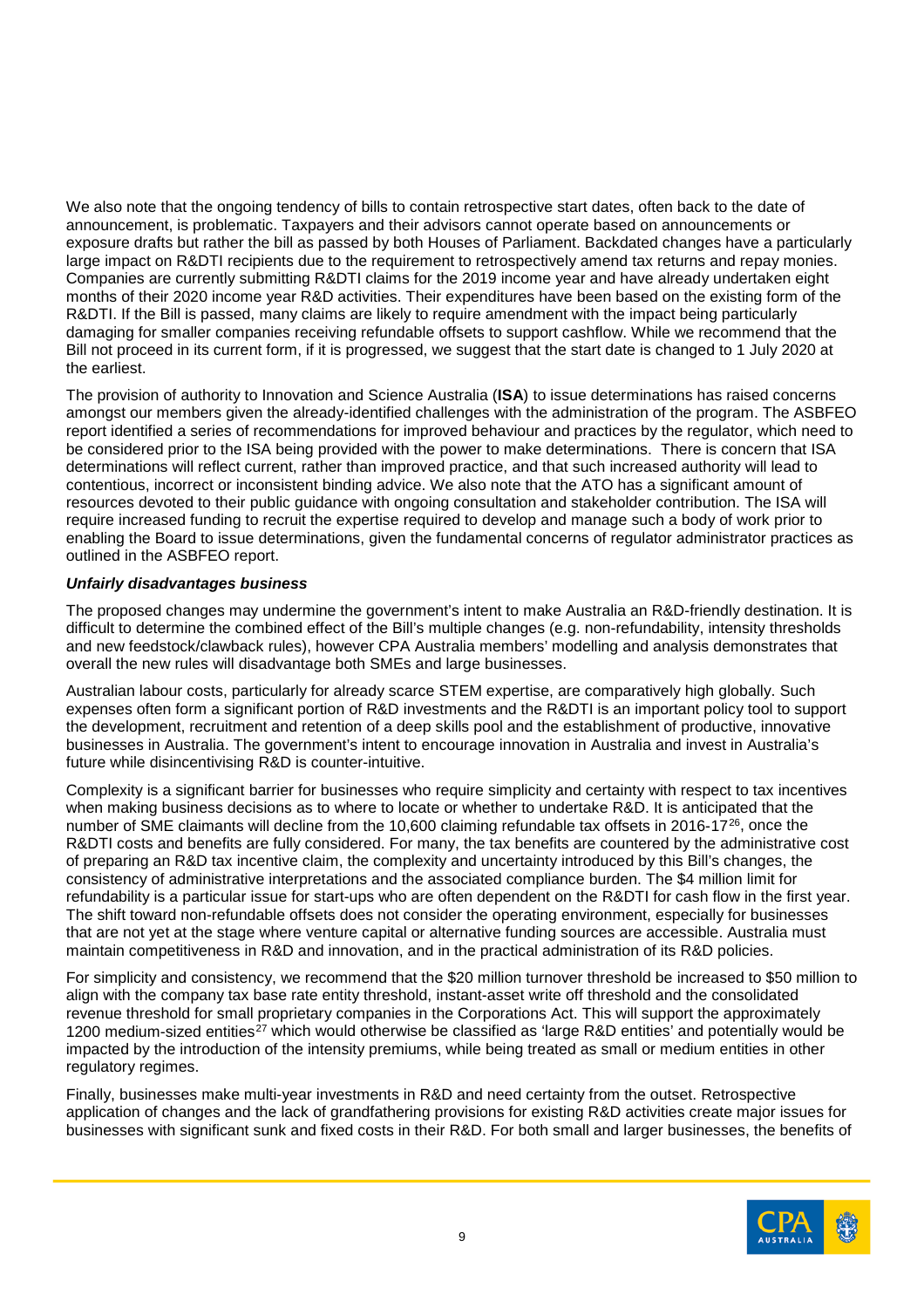locating R&D in Australia or headquartering in Australia are diminishing and the proposed changes are increasing the pressure to relocate such activities offshore or to headquarter in a neighbouring jurisdiction.

#### *Intensity calculation*

The issues around the proposed intensity calculation have already been clearly articulated in submissions to the inquiry into the 2018 Bill. Many of these submissions expressed policy, complexity or administration concerns around a tiered intensity test model for calculating Australia's primary program to incentivise innovation and R&D. In addition, analysis shows the inclusion of an R&D intensity calculation does not fundamentally support the objectives of *Schedule 1 - Better Targeting the R&D Tax Incentive[28](#page-13-27)*.

The proposed changes have the potential to introduce unnecessary complexity into the R&DTI that may result in anomalous outcomes and will cause a significant compliance burden for companies seeking to access the R&DTI, as well for the ATO in administering the R&DTI. It is likely that Australian innovation spending and Australia's business enterprise expenditure on research and development (**BERD**) will also be negatively impacted.

Further, at a general level, the premise that R&D intensity is reflective of the 'innovativeness' of a company or that a vertically integrated company with strong R&D investment cannot be generating R&D of similar value to a business whose majority of expenditure is comprised of R&D, is questionable.

In the case of consolidation, a dedicated R&D entity is likely to satisfy the proposed higher intensity threshold levels on a standalone basis. However, when subsumed into the accounting and tax structures, its intensity is diluted by the expenses incurred by the full group and is no longer able to access the R&DTI at a commensurate level. Capital-intensive businesses, particularly those in manufacturing and mining or those with high revenues, are anticipated to have a far reduced R&DTI benefit due to the introduction of intensity thresholds. Businesses with high cost of goods or a relatively high level of selling, general and administrative expenses may also fall short of the higher thresholds.

The proposed changes are unfavourable for Australian companies which maintain integrated operations within Australia. The intensity test benefits standalone businesses with small revenues, with limited manufacturing or distribution or sales. In order to satisfy the intensity thresholds and maintain the same level of benefit under the revised R&DTI, there will be an incentive to offshore production and other non-R&D related activities. Alternatively, Australian businesses would seek to offshore R&D to more favourable jurisdictions. Conversely, this intensity threshold creates a bias against Australian businesses relative to foreign businesses, which may set up in Australia solely as an R&D hub. The intention of the R&DTI, while intended to encourage foreign investment in Australian R&D, should not exist to the detriment of Australian business. All scenarios indicate a negative medium to long term consequence for the development of industry-agnostic R&D and innovation.

If the intensity calculation model is progressed, it is submitted that the proposed denominator of 'total expenses' will be inappropriate to compare R&D expense intensity. We suggest that total expenses are adjusted to remove the effect of differentials in financing, tax, depreciation and amortisation across business. We note that the current drafting of the provision requires all 'expenses' of the entity to be considered. In our view, this would include 'below the line' expenses such as the income tax expense calculated under AASB 112. It is unclear whether this is the intention of the provisions, that is, to dilute the R&D intensity based on 'below the line' expenses.

We also disagree with the suggestion that accounting standards be used to calculate total expenses for companies that prepare financial reports. Tax law and financial reporting standards are not connected, and it is not appropriate to hybridise the two concepts. At a practical level, under section 292 of the *Corporations Act 2001 (Cth)*, a small proprietary company is not required to prepare accounts in accordance with the accounting standards. The *Corporations Amendment (Proprietary Company Thresholds) Regulations 2019 (Cth)* increased the threshold of a small proprietary company to include companies with a consolidated revenue of less than \$50 million. This will mean that a large majority of companies that conduct R&D activity may be required to apply the alternative concept, being 'commercially accepted principles of accounting'. We note that the Explanatory Memorandum provides no guidance on this term and that it will be left for the ATO and taxpayers to determine what this term means.

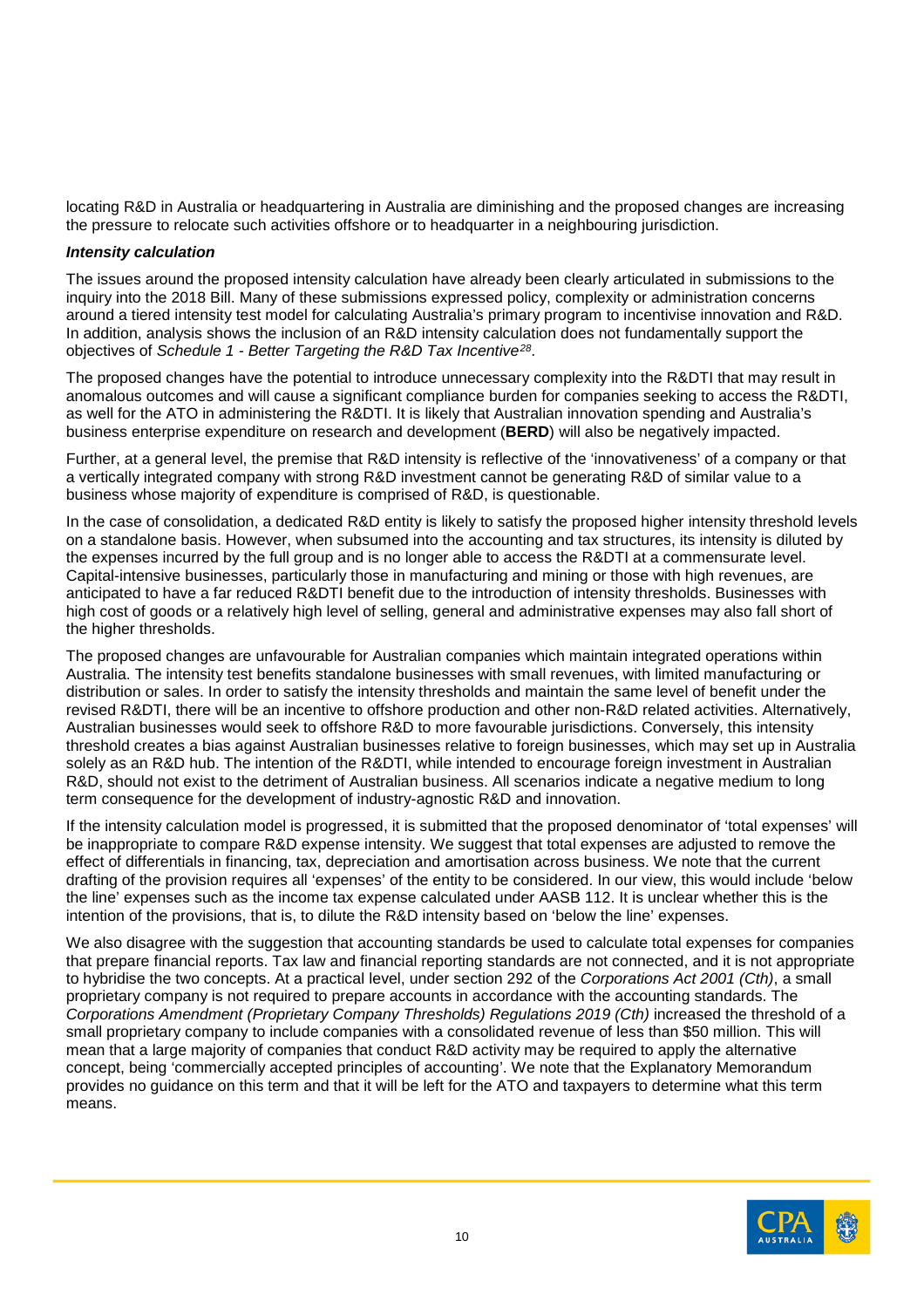Significant interpretive issues also arise when calculating the total expenses for a year (section 355-155) in the context of assets that are written off across multiple years, and at different rates for tax and accounting purposes (for example, depreciating assets). We highlight that subsections (2) and (3) require a significant amount of tracing for each individual item on a year by year basis (*see illustrative diagram in Appendix, below*). While the ATO may come up with practical approaches to this issue (e.g. allow the use of grouping or global calculations), the strict application of the words of the provisions requires an item by item tracing. We are therefore concerned that when the provision is applied more broadly on an asset by asset basis, significant work will need to be done by the ATO to ensure that practical solutions do not give rise to anomalous outcomes. This, in our view, could potentially increase the cost of compliance and administration.

From a compliance perspective, the need to match expenses and timing is challenging as is the inability to predict or forecast fluctuations in expenditures on an annual basis. This creates uncertainty for taxpayers about their eligibility for the R&DTI, a disincentive to commit to R&D activities in Australia, adds unnecessary complexity, creates forecasting uncertainty and may negatively impact Australian innovation and Australia's BERD.

The following questions arise in respect of calculating the R&D intensity as currently written in the Bill:

- What are the expenses of a taxpayer not subject to accounting standards?
- Are below the line expenses included in the total expense calculation?
- How does the anti-overlap rule (subsection 355-115(3)) work?
- How will the rules apply (and thus tracking apply) when there are multiple items that have permanent and timing differences for accounting and tax purposes?
- Is a negative expense considered in the anti-overlap rule?
- What happens if the denominator is nil?

In our view, introducing a formula that relies on a concept that combines accounting and tax principles unnecessarily and significantly increases the compliance burden and level of uncertainty for taxpayers, which will require additional ATO advice and guidance products and may also lead to greater disputes with the ATO.

We recommend substituting 'expenses' in subsection 355 115(2) for the total of subsection 355 100(1) amounts and amounts that are deductible for an income year. This would provide greater clarity and remove the need for the anti-overlap rule. The expense definition should also be further adjusted to remove the distortions of financing, capital and other non-operating expenses.

### *Issues with transparency proposals*

We question the logic that underpins the transparency provisions and their intended outcome. R&D is commercially sensitive and the value of publishing such information remains unclear. Large public and private companies have their tax affairs published and many voluntarily produce a tax transparency report. For the 10,000 micro and small businesses, the average claim is less than \$250,000, while it is under \$600,000 for medium business. Where concerns are held about advisors and the types of claims being made, consumer alerts and regulatory responses to address bad actors are preferable to full disclosure of potentially commercially sensitive information.

Section 5.5 of the Review report suggests that the purposes of publishing R&DTI information '*would further improve the sharing of tax information between the ATO and other corporate regulators, allowing enhanced administration, regulation and more considered policy discussion.*' Rather than public disclosure, this goal can be more effectively achieved through modification of the information sharing provisions in the *Taxation Administration Act 1953* to enable the ATO to disclose tax information to specified agencies.

Any precedent of publishing the details of recipients of government tax expenditures should also be carefully considered, especially given the many concessions and offsets contained within Australian tax legislation.

### *Administrative issues should be resolved prior to legislative reform*

The ASBFEO's report<sup>[29](#page-13-28)</sup> identifies significant areas for improvement in its administration. This highlights the need to improve the performance of the ATO and AusIndustry prior to introducing a raft of complex legislative changes and increased powers whose impacts may further compound existing difficulties. It also raises concerns about

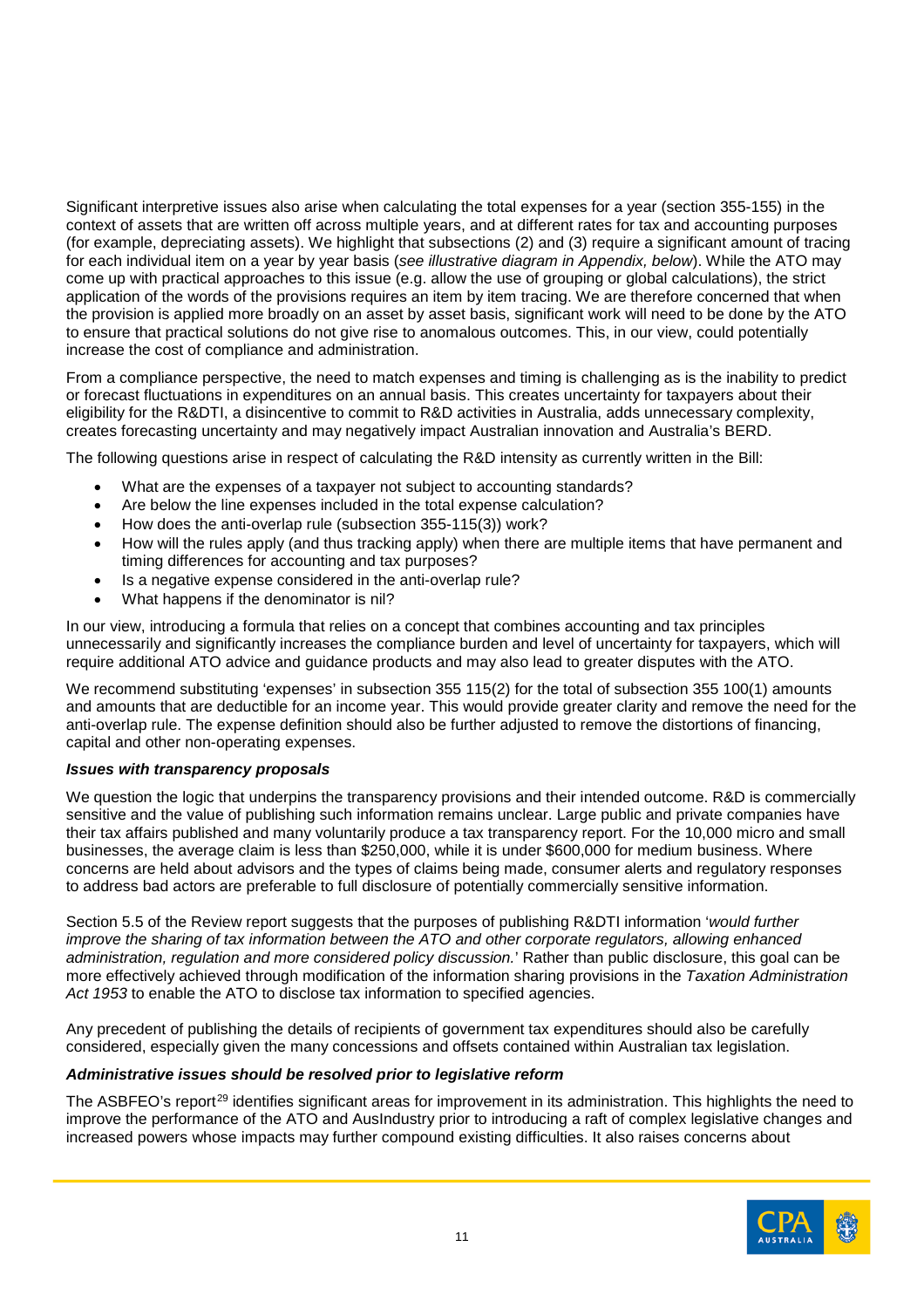modifying the *Industry Research and Development Act 1986* to enable the ISA Board to issue determinations and to delegate powers below Senior Executive Service levels. We recommend that government action focuses on improved consistency, transparency and fairness in the administration of the R&DTI, within the existing parameters and legislation.

CPA Australia members report that guidance material issued by AusIndustry is often changed or is unclear, and that there is inconsistent interpretation and application by AusIndustry. There is a lack of consultation with industry and stakeholders when developing guidance as well as limited opportunities for engagement on highly technical issues. It has been observed that while the legislation is unchanged, the administrative interpretation of the laws has been changing. Business investment requires not just a clear legislative framework but also trust in the administration of the framework.

The acceptance of the ASBFEO's recommendations and the intention of the agencies to address the identified issues is a positive step forward. We support further investment in technical training and resources to investigate fraud within their existing powers.

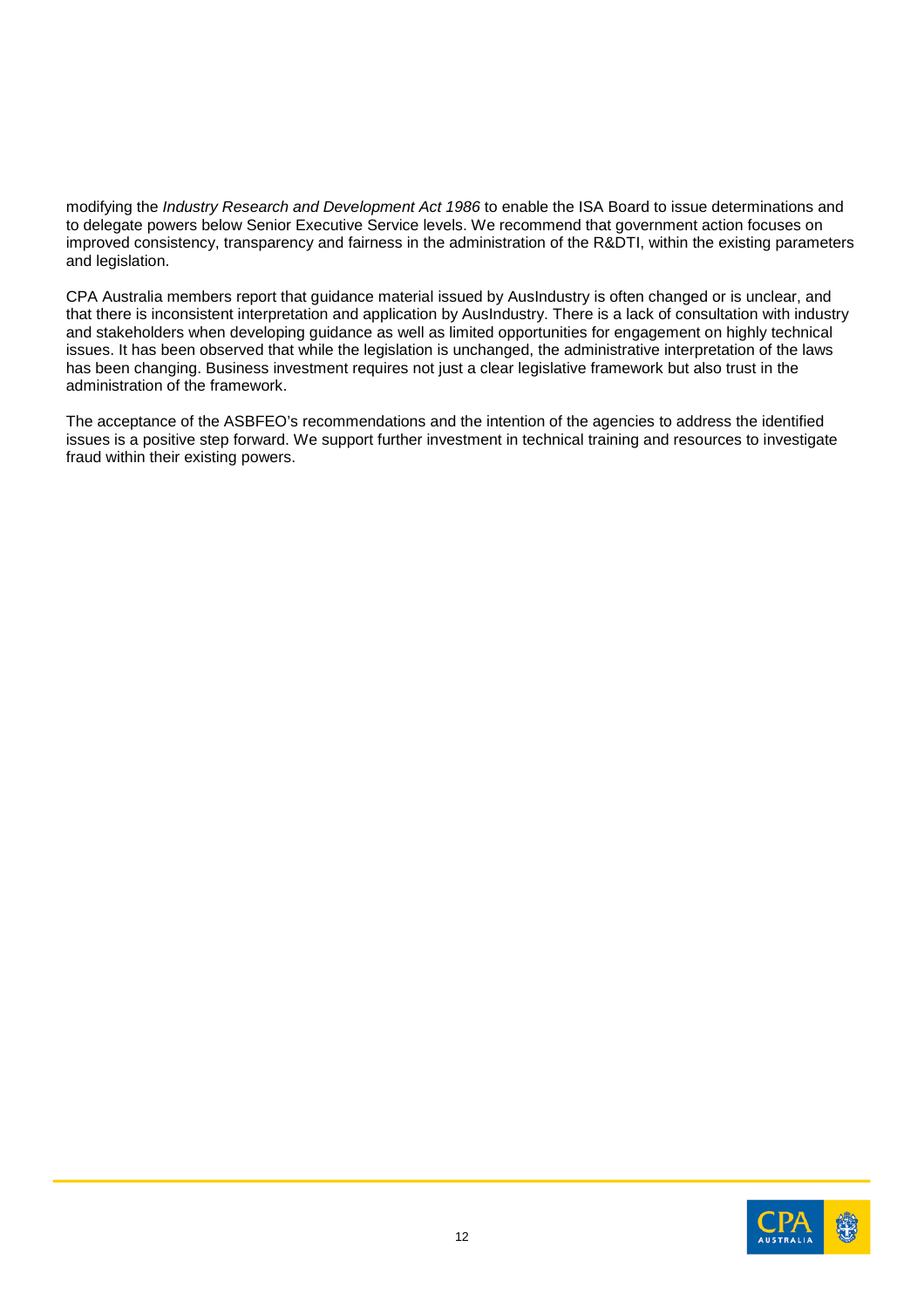

## **Appendix: Diagrammatic representation of timing and tracing challenges arising from intensity provisions**